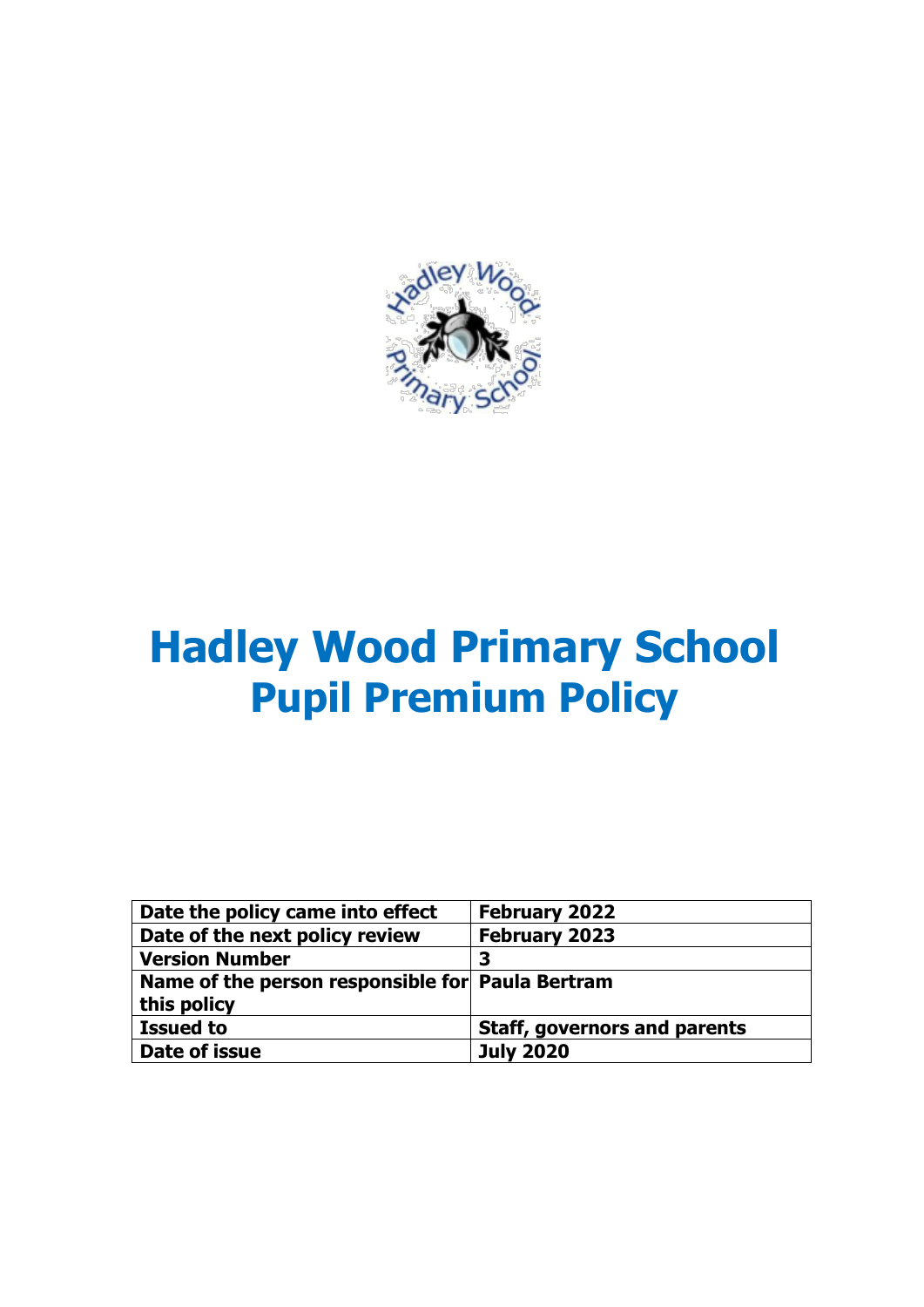## **Pupil Premium Policy**

#### **Rationale**

The Pupil Premium Grant was introduced by the Government to provide additional funding to address the gap in educational attainment and long term economic wellbeing between socially disadvantaged children and young people compared to their peers. The stated aim is to narrow the gap in attainment and since April 2011 has provided additional funding to schools to support them in doing so. Socially disadvantaged pupils have been defined as pupils eligible for free school meals (FSM) at some point in the last six years (if no longer receiving FSM are known as Ever 6 children) and children who have been in care.

#### **The Pupil Premium Grant for 2021 -22 is as follows:**

| Disadvantaged Pupils                                                                          | Pupil Premium per pupil |  |
|-----------------------------------------------------------------------------------------------|-------------------------|--|
| Pupils in Year Groups Reception to Year 6 recorded as Ever 6 FSM                              | £1,345                  |  |
| Looked after Children (LAC)                                                                   | £2,345                  |  |
| Post Lac: Children adopted from care under the Adoption and Children                          | £2,345                  |  |
| Act 2002 and children who have left care under a Special Guardianship                         |                         |  |
| or Residence Order                                                                            |                         |  |
| Service Children                                                                              |                         |  |
| Pupils in Tear Groups Reception to Year 6 recorded as Ever 4 Service                          | £310                    |  |
| Child or in receipt of a child pension from the Ministry of Defence.                          |                         |  |
| https://www.gov.uk/government/publications/pupil-premium-allocations-and-conditions-of-grant- |                         |  |
| 2021-to-2022/pupil-premium-conditions-of-grant-2021-to-2022-for-local-authorities             |                         |  |
|                                                                                               |                         |  |

The school can decide how to spend the Pupil Premium and is accountable for how the additional funds are used to support pupils from low-income families. The school publishes online information about how the Pupil Premium funds have been used so that parents and others are aware of the extra support that is available to pupils who receive this grant. At Hadley Wood School, learning and teaching is based on the cycle of using assessment for learning and quality first teaching to promote high achievement, so emphasis is on all pupils making, at least, good progress rather than narrowing the gap. Pupil Premium funding will be allocated following a needs analysis of each child receiving the grant. Early intervention, building independence, developing communication skills and targeting gaps should enable children to make, at least, good progress.

### **Roles and Responsibilities**

The Governing Body is responsible for overseeing the provision for the children in receipt of the Pupil Premium grant. Within school there is a collective responsibility, held by all staff, to identify and remove barriers that stand in the way of Pupil Premium pupils' learning, progress and success. The Inclusion Manager is also the Pupil Premium Coordinator and is responsible for coordinating, monitoring and maintaining an overview of the provision for Pupil Premium children.

- Maintaining a register of children who are in receipt of the Pupil Premium grant
- Identifying challenges to learning
- Organising relevant provision for each pupil premium child to optimise the opportunity for them to make, at least, good progress
- Tracking, monitoring and analysing the progress and data of Pupil Premium children
- Ensuring class teachers update Pupil Premium Personal Profiles after every data collection
- Reporting to the Governing Body